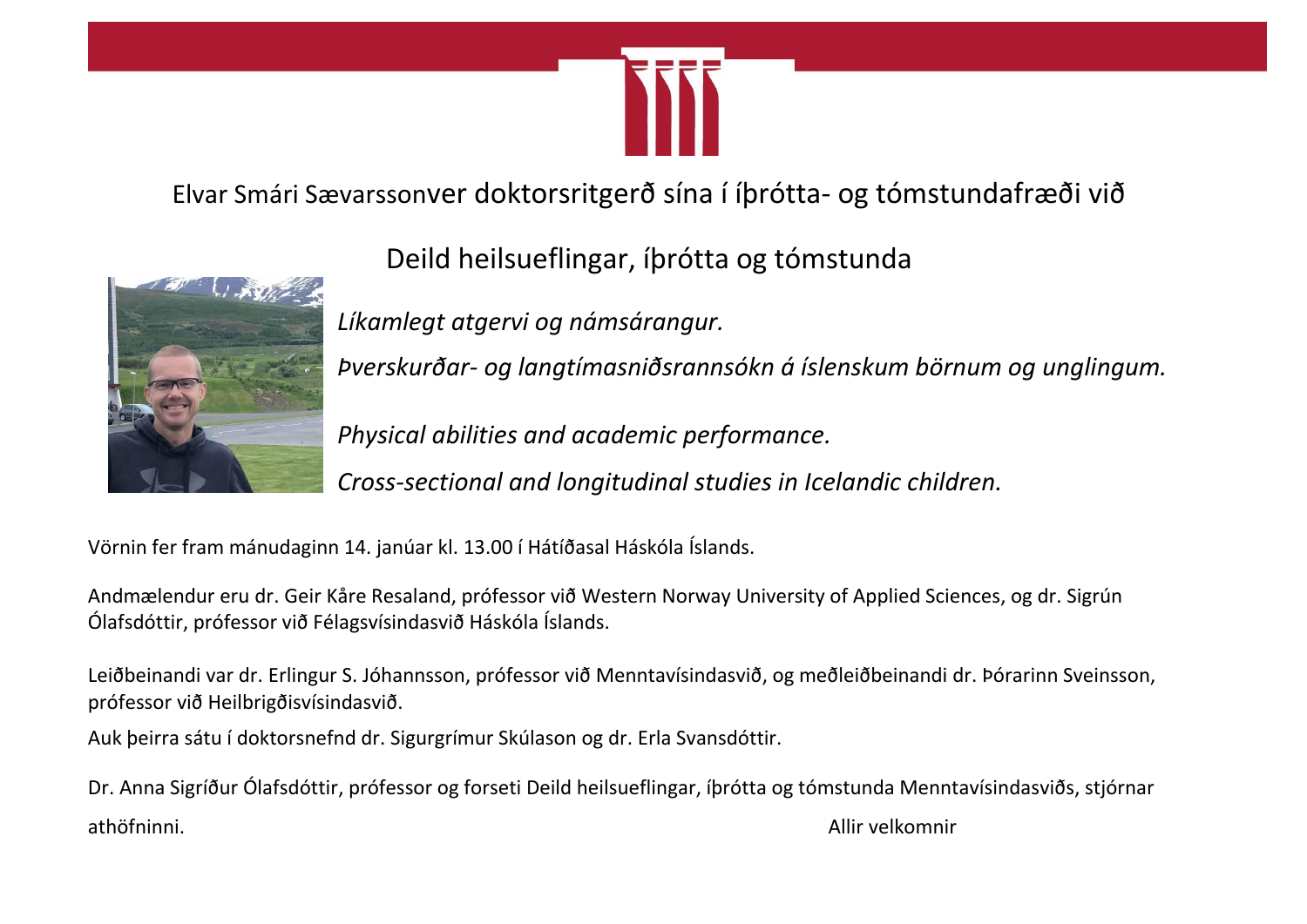## Um verkefnið

Bakgrunnur: Sýnt hefur verið fram á að regluleg hreyfing, og í framhaldi þrek, hefur góð áhrif á heilsufar ungs fólks. Tengsl milli hreyfingar og námsgetu hafa verið rannsökuð en niðurstaðan er óljós. Það sama gildir um tengsl milli líkamsfitu og námsárangurs.

Markmið: Að skoða tengsl hreyfingar, þreks og líkamsfitu við námsárangur hjá íslenskum börnum og unglingum.

Aðferð: Stuðst var við gagnasöfn frá þremur íslenskum rannsóknum gerðum á lífsstíl og heilsufari barna og unglinga. Þverskurðartengsl sem og langtímatengsl voru skoðuð. Hreyfing var mæld með hreyfimælum en einnig svöruðu þátttakendur spurningu um hversu of þeir stunduðu skipulagt íþróttastarf utan skóla. Þrek var mælt með stigvaxandi hámarksprófi á þrekhjóli og líkamsfita var metin með líkamsþyngdarstuðli (BMI) og sem hlutfall líkamsfitu af heildar líkamsþyngd (DXA mæling). Niðurstöður úr samræmdum prófum voru notaðar til að meta námsárangur.

Niðurstöður: Þátttaka í skipulögðu íþróttastarfi fjórum sinnum í viku eða oftar hafði tengsl við betri árangur í stærðfræði. Hreyfing mæld með hreyfimælum hafði engin tengsl við námsárangur. Aukning á líkamsfitu umfram meðaltal milli 9 og 15 ára aldurs hafði tengsl við versnandi árangur í stærðfræði. Engin tengsl fundust milli þreks og námsárangurs.

Ályktun: Aukning á líkamsfitu getur verið áhættuþáttur gagnvart versnandi námsgetu barna og unglinga. Erfitt er að segja til um orsakasamhengi en frekari rannsókna er þörf á þáttum sem geta tengst báðum þáttum. Þátttaka í íþróttastarfi virðist hafa jákvæð áhrif á námsárangur iðkenda jafnvel þótt miklum tíma sé eitt í iðkunina. Frekari rannsókna er þörf á því hvers vegna íþróttaiðkun hefur tengsl við bættan námsárangur en hreyfing mæld með hreyfimælum hefur engin tengsl.

## Enska

Background: The academic performance of children has been correlated with their future educational attainment and health and has therefore been viewed as a public health concern. Physical activity and cardiorespiratory fitness are known to exert many beneficial effects on the physical and mental health of children, but the relationship with academic performance remains unclear. The relationship between adiposity and academic performance also remains inconclusive.